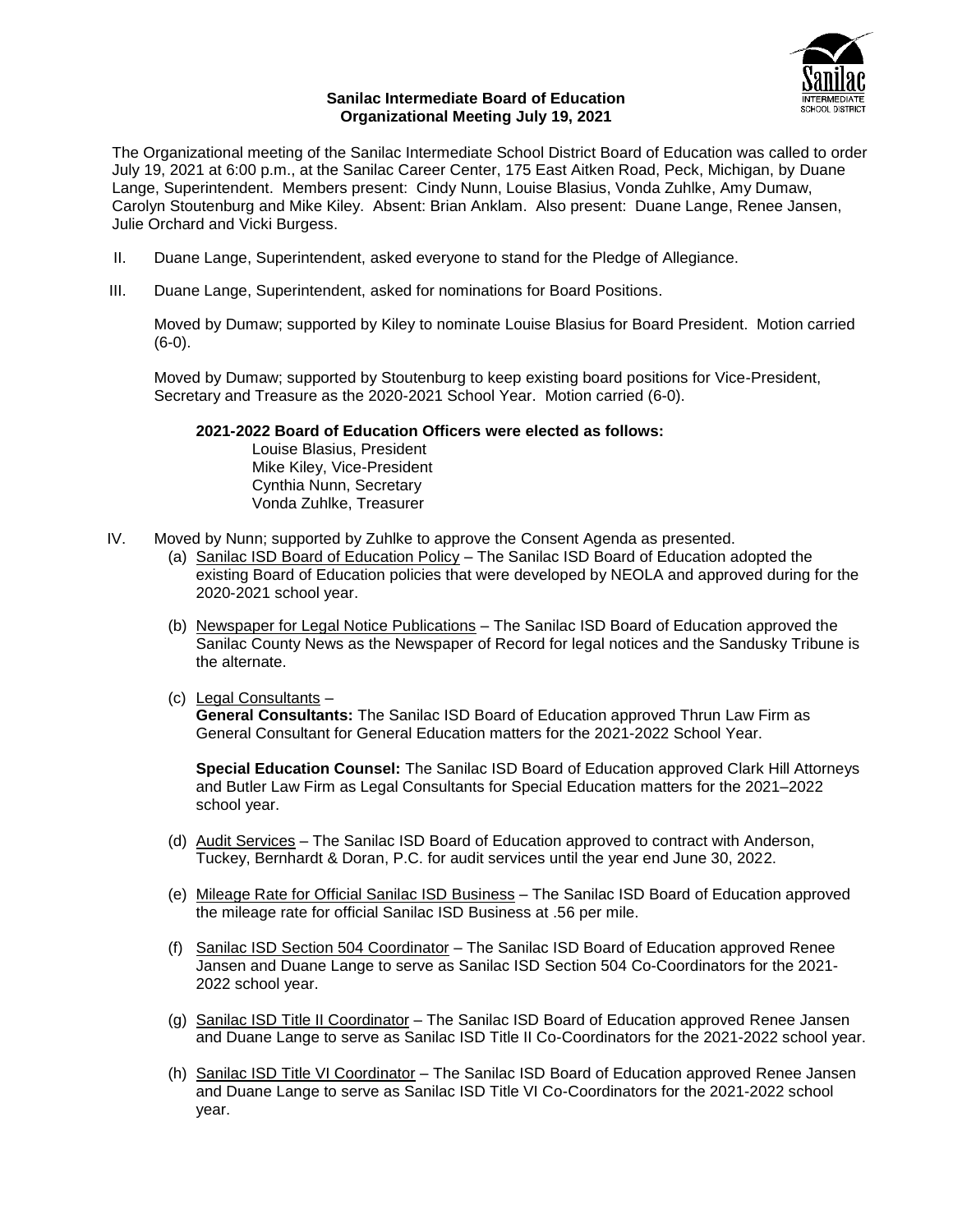- (i) Sanilac ISD Title IX Coordinator The Sanilac ISD Board of Education approved Renee Jansen and Duane Lange to serve as Sanilac ISD Title IX Co-Coordinators for the 2021-2022 school year.
- (j) Sanilac ISD FERPA Coordinator The Sanilac ISD Board of Education approved Renee Jansen and Duane Lange to serve as Sanilac ISD FERPA Co-Coordinators for the 2021-2022 school year.
- (k) Treasurer's Bond The Sanilac ISD Board of Education set the Treasurer's Bond at \$200,000.00.
- (k) District School Safety Liaisons The Sanilac ISD Board of Education approved Renee Jansen and Duane Lange to serve as the District School Safety Liaison Co-Coordinators for the 2021- 2022 school year.

Motion carried (6-0).

V. Moved by Nunn; supported by Kiley to approve Tri-County Bank – Peck as Bank of Deposit as listed until future conditions warrant review or change. Motion carried (5-0-1 Abstain: Vonda Zuhlke abstained from voting due to conflict of interest.)

Tri-County Bank – Peck as Bank of Record for the following accounts:

- Municipal Fund Accounts
	- General Fund
	- Special Education
	- Career-Technical Preparation
- Insured Cash Sweep (ICS)
	- **•** General Fund
	- Special Education
	- Career-Technical Preparation
	- Accounts Payable
	- Internal Fund
- Payroll Account
- Internal Funds/Trust & Agency
- Accounts Payable
- VI. Moved by Kiley; supported by Dumaw to approve the dates, times and locations for the 2021-2022 SISD Board meeting as presented. Motion carried (6-0).

**Meeting Day**: The third Monday of the month.

**Meeting Place**: Sanilac Career Center 175 East Aitken Road Peck, MI 48466

**Meeting Times:** Listed below.

## **The dates are listed below:**

July 19, 2021 @ 6:00 p.m. August 16, 2021 @ 6:00 p.m. September 20, 2021 @ 6:00 p.m. October 18, 2021 @ 6:00 p.m. November 15, 2021 @ 6:00 p.m. December 13, 2021 **(2nd Monday)** @ 6:00 p.m. January 17, 2022 @ 6:00 p.m. February 14, 2022 **(2nd Monday)** @ 6:00 p.m. March 21, 2022 @ 6:00 p.m. April 18, 2022 @ 6:00 p.m. May 16, 2022 @ 6:00 p.m. June 27, 2022 **(4th Monday)** @ 6:00 p.m.

## VII. **Committee Assignments:**

Moved by Dumaw; supported by Zuhlke to keep committee assignments the same as previous year. Motion carried (6-0).